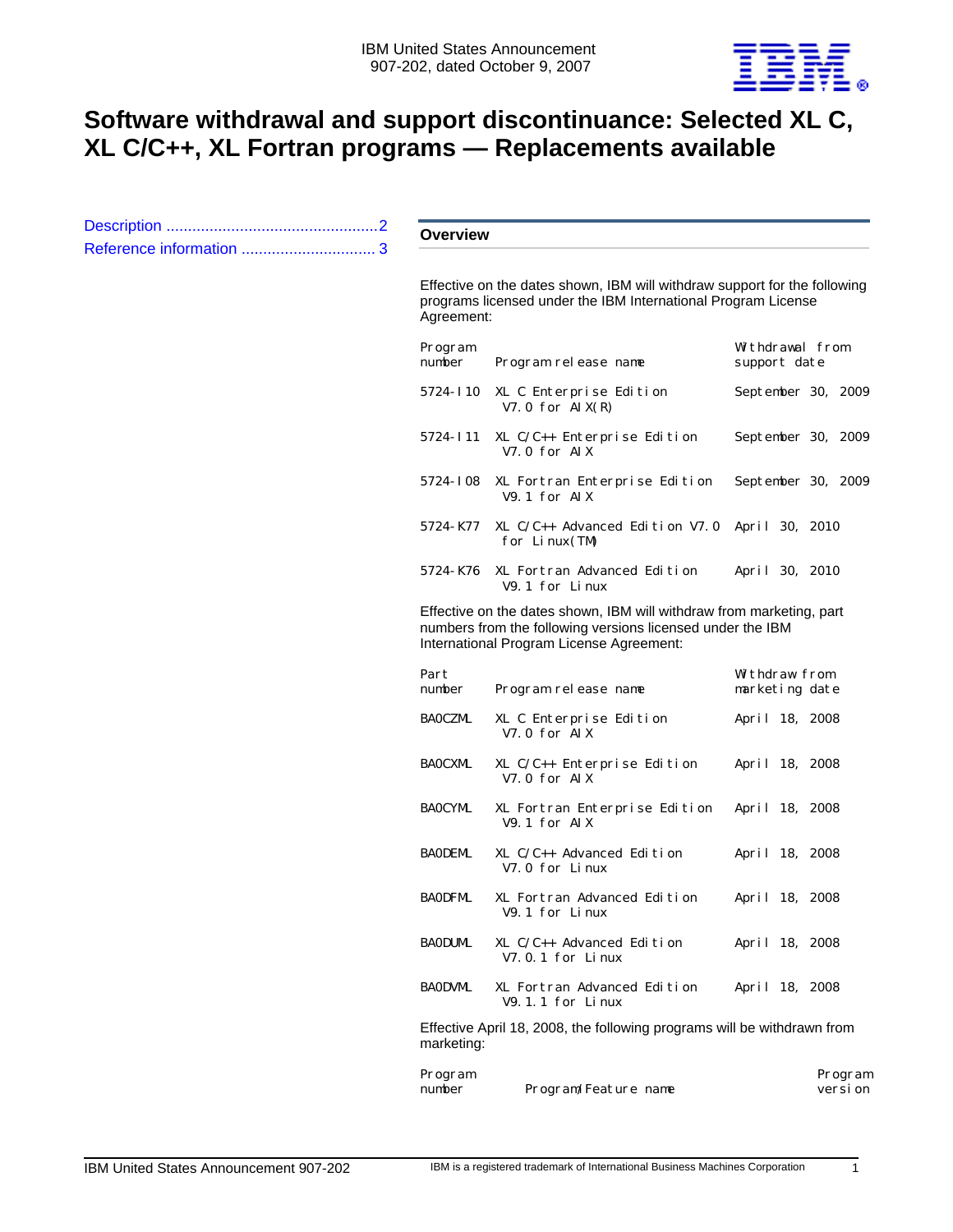| 5724-T <sub>10</sub> | XL C Ent. Ed. V7.0 for AIX           | V7.0 |
|----------------------|--------------------------------------|------|
| 5724-T11             | $XL C/C++ Ent. Ed. V7.0 for AIX$     | V7.0 |
| 5724 - I 08          | XL Fortran Ent. Ed. V9.1 for AIX     | V9.1 |
| 5724 - K77           | $XL C/C_{++}$ Adv Ed. V7.0 for Linux | V7.0 |
| 5724-K76             | XL Fortran Adv Ed. V9.1 for Linux    | V9.1 |

Effective April 18, 2008, the following software maintenance programs will be withdrawn from marketing:

| Program<br>number | Program/Feature name                                                |
|-------------------|---------------------------------------------------------------------|
|                   | 5733-M51 C For AIX SW Maint 1 Year                                  |
|                   | 5733-M52 C For AIX SW Maint 3 Year                                  |
|                   | 5733-M45 Vi sual Age $(R)$ C++ Professional for AIX SW Maint 1 Year |
|                   | 5733-M46 Visual Age C++ Professional for AIX SW Maint 3 Year        |
|                   | 5733-M41 XLF for AIX SW Maint 1 Year                                |
|                   | 5733-M42 XLF for AIX SW Maint 3 Year                                |
|                   |                                                                     |

On or after that date, you can no longer obtain these programs directly from IBM. You can obtain these programs on an as-available basis through IBM remarketers.

Refer to the Description section for replacement product information.

## <span id="page-1-0"></span>**Description**

# **Replacement product information**

| Withdrawn parts |                                                                 | Replacement parts                       |                |                                                                                            |                      |
|-----------------|-----------------------------------------------------------------|-----------------------------------------|----------------|--------------------------------------------------------------------------------------------|----------------------|
| Part<br>number  | Part<br>description                                             | Withdrawal<br>from<br>marketing<br>date | Part<br>number | Part<br>description                                                                        | Availability<br>date |
|                 | BAOCZML XL C Ent Ed.<br>V7 AIX<br>Media Pack                    | 4/18/2008                               |                | BAOEKML XL C Ent Ed.<br>V8 AIX<br>Media Pack                                               | 10/14/2005           |
|                 | BAOCZML XL C Ent Ed.<br>V7 AIX<br>Media Pack                    | 4/18/2008                               |                | BAODLML XL C Ent Ed.<br>V9 AIX<br>Media Pack                                               | 6/08/2007            |
|                 | BAOCXML XL $C/C_{++}$ Ent<br>Ed. V7 AIX<br>Media Pack           | 4/18/2008                               |                | BAOELML XL $C/C_{++}$ Ent<br>Ed. V8 AIX<br>Media Pack                                      | 10/14/2005           |
|                 | BAOCXML XL $C/C_{++}$ Ent<br>Ed. V7 AIX<br>Media Pack           | 4/18/2008                               |                | BAOKNML XL C/C++ Ent<br>Ed. V9 AIX<br>Media Pack                                           | 6/08/2007            |
|                 | BAOCYML XL Fortran Ent 4/18/2008<br>Ed. V9. 1 AIX<br>Media Pack |                                         |                | BAOEMML XL Fortran Ent 10/14/2005<br>Ed. V <sub>10</sub> . 1 A <sub>IX</sub><br>Media Pack |                      |
|                 | BAOCYML XL Fortran Ent 4/18/2008<br>Ed. V9. 1 AIX<br>Media Pack |                                         |                | BAOI JML XL Fortran Ent<br>Ed. V11. 1 AIX<br>Media Pack                                    | 6/08/2007            |
|                 | BAODEML XL C/C++ Adv<br>Ed. V7 Linux<br>Media Pack              | 4/18/2008                               |                | BAOI HML XL $C/C_{++}$ Adv<br>Ed. V8.0.1<br>Linux Media<br>Pack                            | 8/31/2006            |
|                 | BAODEML XL C/C++ Adv<br>Ed. V7 Linux<br>Media Pack              | 4/18/2008                               |                | BAOKPML XL C/C++ Adv<br>Ed. V9 Linux<br>Media Pack                                         | 7/27/2007            |
|                 | BAODUML XL $C/C_{++}$ Adv<br>Ed. V7.0.1                         | 4/18/2008                               |                | BAOI HML XL $C/C_{++}$ Adv<br>Ed. V8.0.1                                                   | 8/31/2006            |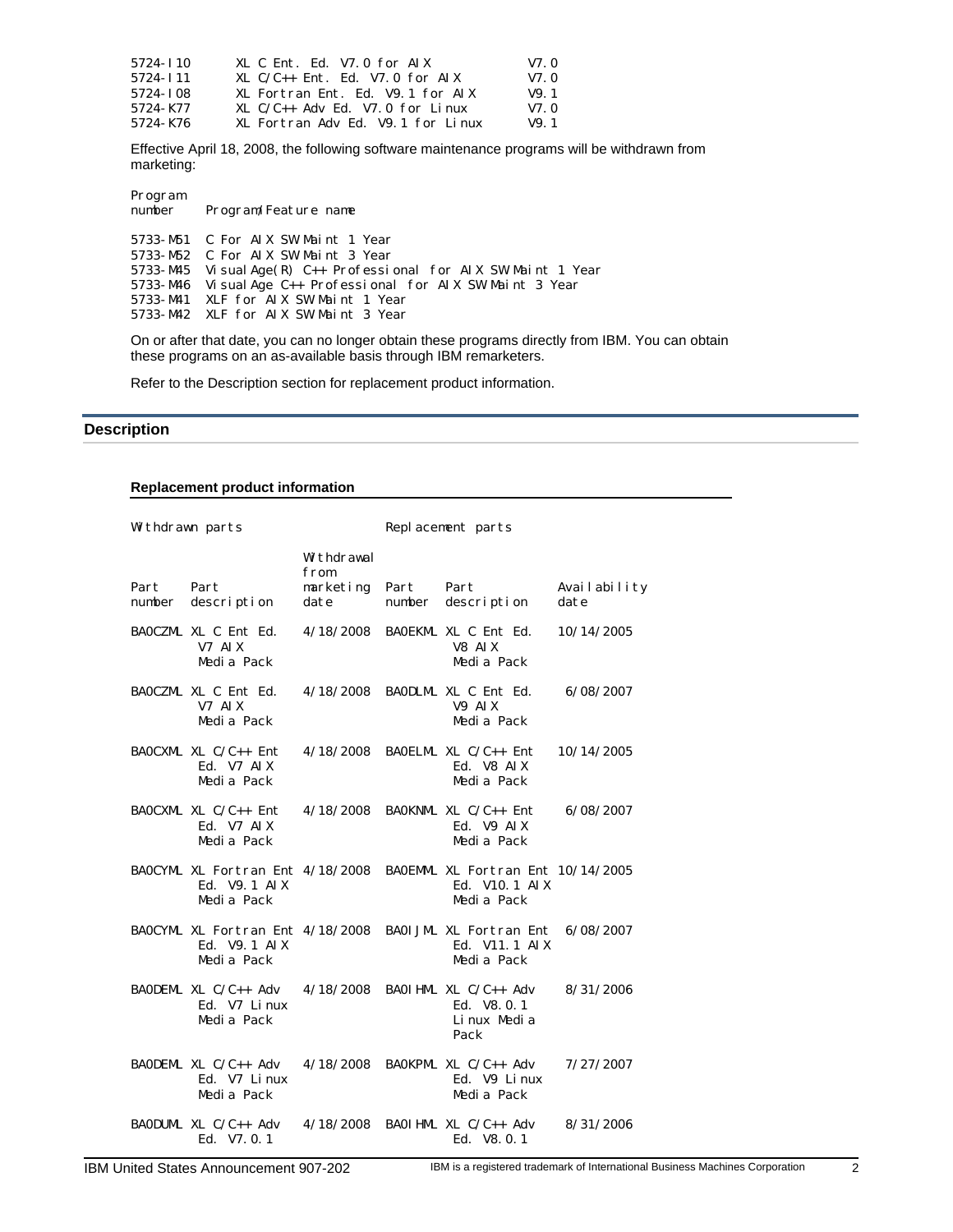| for Linux<br>Media Pack                                                                               |                           |                   | Linux Media<br>Pack                                                                  |                      |
|-------------------------------------------------------------------------------------------------------|---------------------------|-------------------|--------------------------------------------------------------------------------------|----------------------|
| BAODUML XL $C/C_{++}$ Adv<br>Ed. V7.0.1<br>for Linux<br>Media Pack                                    |                           |                   | $4/18/2008$ BAOKPML XL C/C++ Adv<br>Ed. V9 Linux<br>Media Pack                       | 7/27/2007            |
| BAODFML XL Fortran Adv 4/18/2008 BAOIIML XL Fortran Adv 8/31/2006<br>Ed. V9.1<br>Li nux<br>Media Pack |                           |                   | Ed V <sub>10</sub> . 1. 1<br>Linux Media<br>Pack                                     |                      |
| BAODFML XL Fortran Adv 4/18/2008 BAOIKML XL Fortran Adv 7/27/2007<br>Ed. V9.1<br>Li nux<br>Media Pack |                           |                   | Ed. V11.1<br>Li nux<br>Media Pack                                                    |                      |
| BAODVML XL Fortran Adv 4/18/2008<br>Ed. V9. 1. 1<br>for Linux<br>Media Pack                           |                           |                   | BAOIIML XL Fortran Adv 8/31/2006<br>Ed V <sub>10</sub> . 1. 1<br>Linux Media<br>Pack |                      |
| BAODVML XL Fortran Adv 4/18/2008 BAOIKML XL Fortran Adv 7/27/2007<br>Ed. V9. 1.1<br>Media Pack        |                           |                   | Ed V11. 1 Linux<br>Media Pack                                                        |                      |
|                                                                                                       | Withdrawal                |                   |                                                                                      |                      |
| Program<br>Program<br>description<br>number                                                           | from<br>marketing<br>date | Program<br>number | Program<br>description                                                               | Availability<br>date |
| 5724-110 XL C Ent Ed.<br>V7 AIX                                                                       | 4/18/2008                 |                   | 5724-M11 XL C Ent Ed.<br>V8 AIX                                                      | 10/14/2005           |
| 5724-110 XL C Ent Ed.<br>V7 AIX                                                                       | 4/18/2008                 |                   | 5724-S70 XL C Ent Ed.<br>V9 AIX                                                      | 6/08/2007            |
| 5724-111 XL C/C++ Ent<br>Ed. V7 AIX                                                                   | 4/18/2008                 |                   | 5724-M12 XL $C/C_{++}$ Ent<br>Ed. V8 AIX                                             | 10/14/2005           |
| 5724-111 XL C/C++ Ent<br>Ed. V7 AIX                                                                   | 4/18/2008                 |                   | 5724-S71 XL $C/C_{++}$ Ent.<br>Ed. V9 AIX                                            | 6/08/2007            |
| 5724-I08 XL Fortran Ent 4/18/2008<br>Ed. V9. 1 AIX                                                    |                           |                   | 5724-M13 XL Fortran Ent 10/14/2005<br>Ed. V10. 1 AIX                                 |                      |
| 5724-I08 XL Fortran Ent 4/18/2008 5724-S72 XL Fortran Ent 6/08/2007<br>Ed. $V9.1$ ATX                 |                           |                   | Ed. V11.1 AIX                                                                        |                      |
| 5724-K77 XL C/C++ Adv<br>Ed. V7 Linux                                                                 | 4/18/2008                 |                   | 5724-M16 XL $C/C_{++}$ Adv<br>Ed. V8 Linux                                           | 12/09/2005           |
| 5724-K77 XL C/C++ Adv<br>Ed. V7 Linux                                                                 | 4/18/2008                 |                   | 5724-S73 XL C/C++ Adv<br>Ed. V9 Linux                                                | 7/27/2007            |
| 5724-K76 XL Fortran Adv 4/18/2008<br>Ed. V9.1<br>Li nux                                               |                           |                   | 5724-M17 XL Fortran Adv 12/09/2005<br>Ed V10.1<br>Li nux                             |                      |
| 5724-K76 XL Fortran Adv 4/18/2008 5724-S74 XL Fortran Adv 7/27/2007<br>Ed. V9.1<br>Li nux             |                           |                   | Ed. V11.1<br>Li nux                                                                  |                      |

## <span id="page-2-0"></span>**Reference information**

- For additional information on XL C Enterprise Edition for AIX V8.0, refer to Software Announcement [205-252](http://www.ibm.com/common/ssi/fcgi-bin/ssialias?infotype=AN&subtype=CA&htmlfid=897/ENUS205-252&appname=USN), dated October 4, 2005.
- For additional information on XL C Enterprise Edition for AIX V9.0, refer to Software Announcement [207-123](http://www.ibm.com/common/ssi/fcgi-bin/ssialias?infotype=AN&subtype=CA&htmlfid=897/ENUS207-123&appname=USN), dated June 5, 2007.